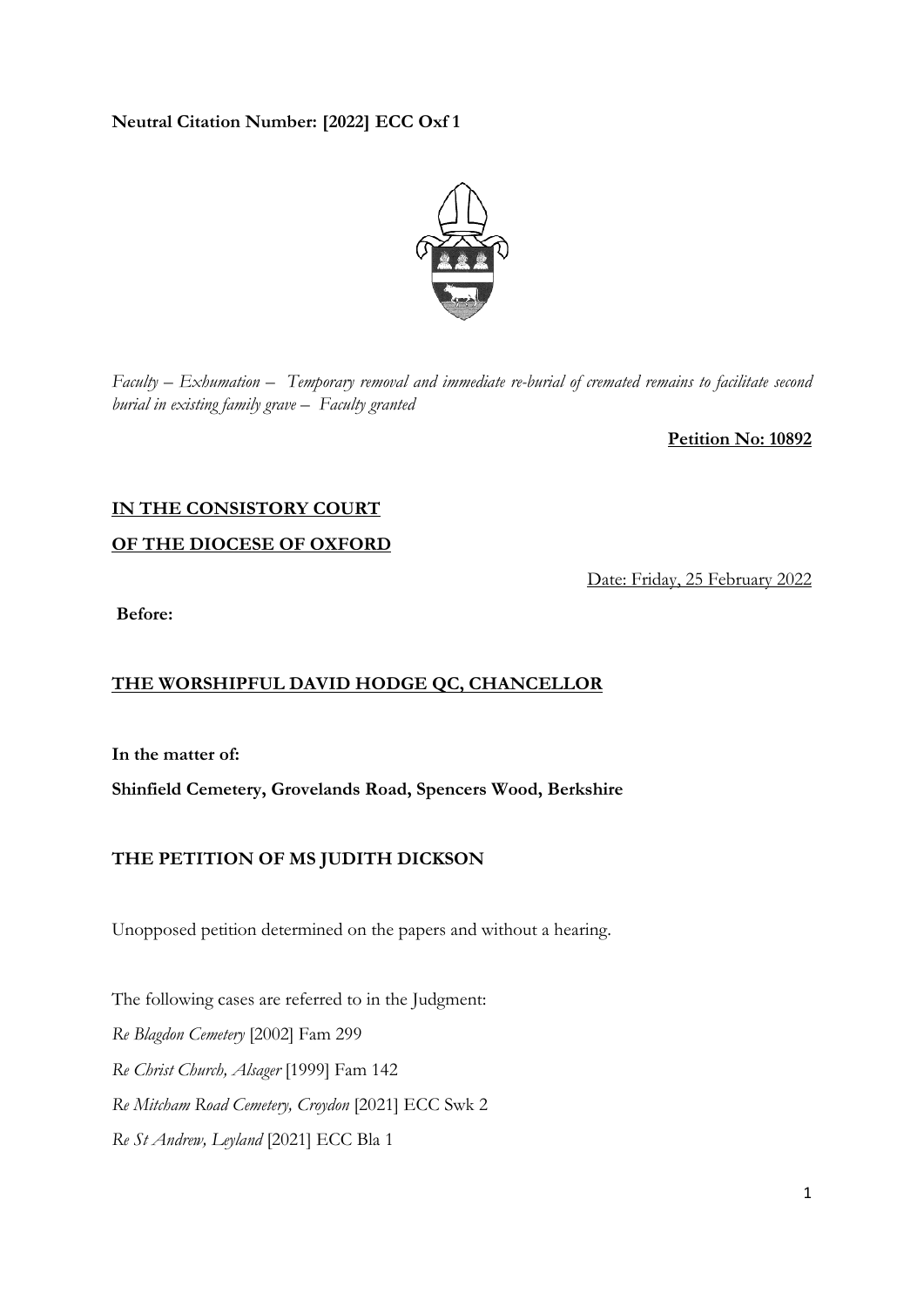*Re St. Andrew, Longton* [2021] ECC Bla 6 (also cited as *Re Mather, Deceased*) *Re St Mary, Beenham Valence* [2022] ECC Oxf 4

*Re St Saviour's Cemetery, Hungerford* [2021] ECC Oxf 3

#### **JUDGMENT**

#### *Introduction and background facts*

1. This is an unopposed faculty petition, presented by Ms Judith Dickson on 24 February 2022, seeking permission to exhume the cremated remains of her grandfather, Mr Peter Alan Coombe ('**the deceased**'), from grave space 951 ('**the gravespace**') in the consecrated section of Shinfield Cemetery, Grovelands Road, Spencers Wood, Berkshire so as to facilitate the interment of the body of her late mother, Mrs Angela Dickson ('**Angela**') in that grave space where the body of her own mother had been laid to rest in 2006. The deceased's cremated remains will then immediately be re-buried in the same grave space.

2. The facts are clearly set out in the petition. The petitioner's maternal grandparents were both laid to rest in the gravespace. Her grandmother was the first to pass away and be buried, in 2006. The deceased died on 29 December 2009, and his cremated remains were interred in the gravespace in January 2010. The petitioner's mother, Angela, understood that the gravespace could accommodate two coffin burials and, as her father had been cremated, that another coffin burial could take place. After the deceased's death, ownership of the gravespace passed to his daughter, Angela. Her elder sister (and the petitioner's aunt), Mrs Barbara Crisp (who lives in Australia and has done so for almost forty years) was more than happy for Angela to have ownership. When the petitioner's own father, Mr Thomas Dickson, passed away in May 2020, he was cremated, and his ashes were interred in the graveyard of the church of St Mary the Virgin, Hayes (where the petitioner lives) in accordance with his wishes. This graveyard is closed to new burials so Angela was unable to be buried there. Since June 2021, the month she received her diagnosis of terminal cancer, Angela had asked to be buried with her parents. The petitioner was more than happy to acquiesce in this request since she had no wish for her mother to be buried in a local cemetery amongst strangers. When Angela sadly passed away (on 8 February 2022), the petitioner advised the undertakers of Angela's wish to be buried in the gravespace. Upon application to Wokingham Borough Council, the administrators of Shinfield Cemetery, the undertakers were advised that the deceased's ashes had been buried at a depth of only two feet instead of the correct depth of four feet depth which is necessary to facilitate another coffin burial. This meant that the gravespace was presumed to be closed. Mrs Barbara Crisp has advised the petitioner that neither she, nor Angela, had been told of this at the time the deceased's ashes were buried in the gravespace so Angela had always assumed that there would be sufficient space for another burial and that the gravespace would be able to serve as a family gravespace. Angela is the current registered owner of the gravespace, and she has the right to be buried there if there is the capacity for it to accommodate this. In order to facilitate this, the petitioner applies for the deceased's ashes to be disinterred prior to her mother's burial and then reinterred immediately afterwards. The petitioner undertakes that the disinterment, and subsequent reinterment of the deceased's remains, will be conducted with all due reverence and decency.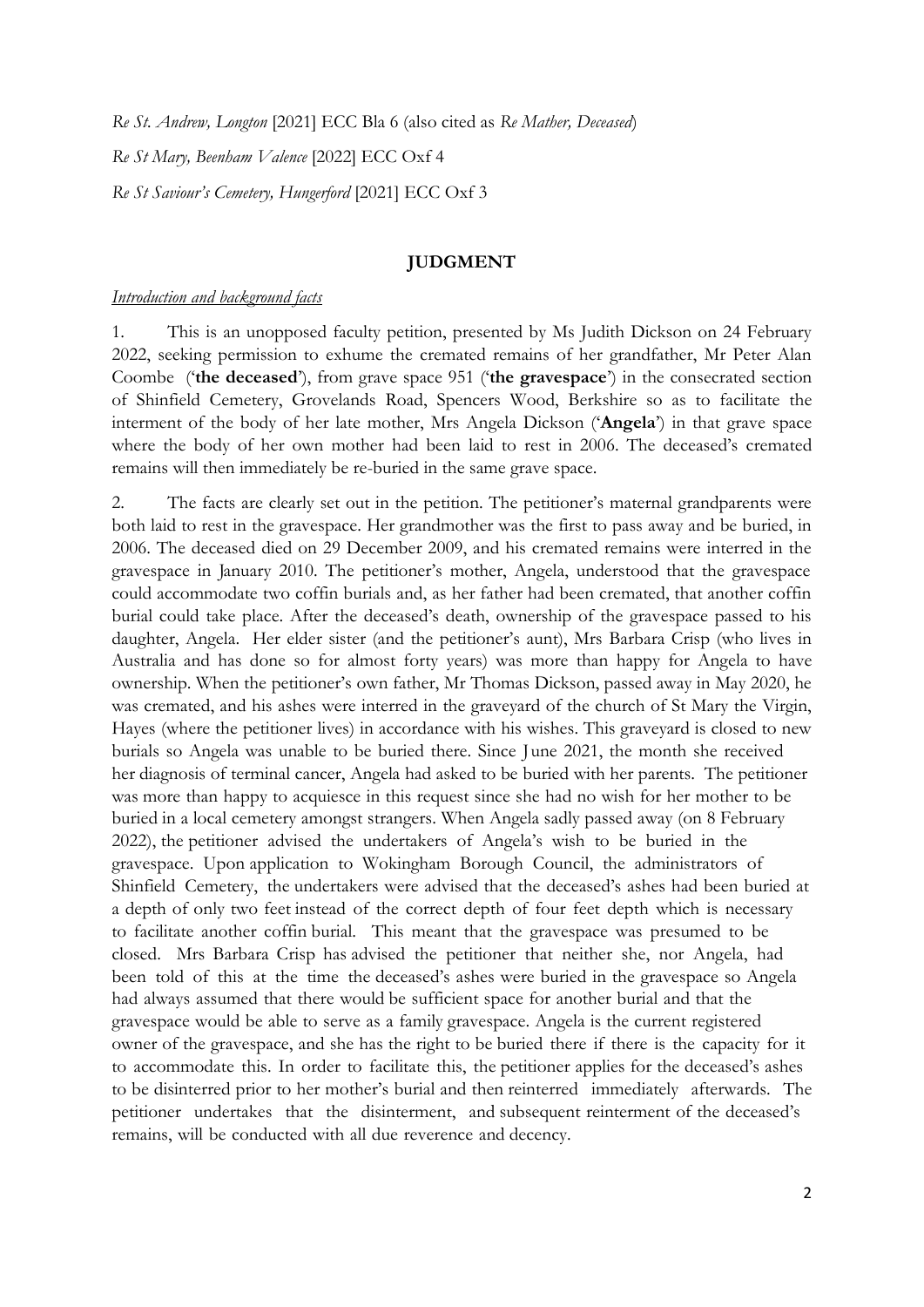3. The petitioner states that she has considered most carefully the legal and theological principles set out in the case of *Re Blagdon Cemetery* (cited below) and other similar cases. The petitions in those cases were, on the whole, requests for the exhumation, and subsequent reinterment, of human remains in circumstances where they would be removed from one cemetery to another cemetery (and sometimes from consecrated to unconsecrated ground) in a different county or even a different country. In contrast, the deceased's ashes would be temporarily exhumed and then immediately reinterred in the same grave, as soon as Angela's body has been laid to rest. The petitioner states that she is a practising Christian in the Church of England and, as such, she recognises, and understands, the importance of the Resurrection and the promise of Eternal Life. Her wish is for her mother's body to be laid to rest with her parents (the petitioner's grandparents). The petitioners says that she knows that, spiritually, they are already together in Heaven and that this is of great comfort to her.

4. The consent of Wokingham Borough Council has been given to the disinterment in a letter to the Registry from the cemetery administrator dated 21 February 2022, addressing the petitioner's request for her mother's body to be buried in the gravespace. So far as material, this letter reads as follows:

"To be able to comply with this request it is highly likely that the cremated remains [of the deceased], placed below the existing memorial headstone, will have to be removed. His cremated remains, contained in a metal urn, are to be re-interred back into the grave following Angela's full interment.

We have been advised that it was Angela's wish to be laid to rest with her parents and provision had been made to allow for this. Unfortunately, we cannot be sure that the cremated remains of [the deceased] will remain undisturbed when carrying out Angela's interment and have therefore agreed to his exhumation followed by re-interment into the same grave.

I can confirm that representatives from Wokingham Borough Council will be present on the day to ensure that these arrangements are carried out with the utmost dignity and respect for the deceased and their families."

5. The petitioner has produced a letter and an email (respectively dated 8 and 9 February 2022) from Mrs Crisp, Angela's elder sister, supporting Angela's wish to be buried in the same grave as their parents, and agreeing to the urn which contains the ashes of their late father, the deceased, being exhumed, and then reinterred, so as to enable this additional burial to take place. The letter reads:

"Our parents, who were residents in the Masonic Home at Sindlesham, were laid to rest in Shinfield Cemetery when they passed away in the late 2000s. My sister Angela became the owner of the grave, number 951. Our mother, Muriel Coombe, is buried in the grave as are the cremated ashes of our father, Peter Coombe, in an urn.

My sister's wishes were to be buried in our parents' grave. (This will not be my wish when I die.) Her own husband passed away in 2020. He was cremated and his ashes interred at his local church in accordance with his wishes.

I totally support my late sister's wish to be buried with her parents and therefore request exhumation of the urn and then re-burial so that the late Angela Elizabeth Dickson may be buried with her parents."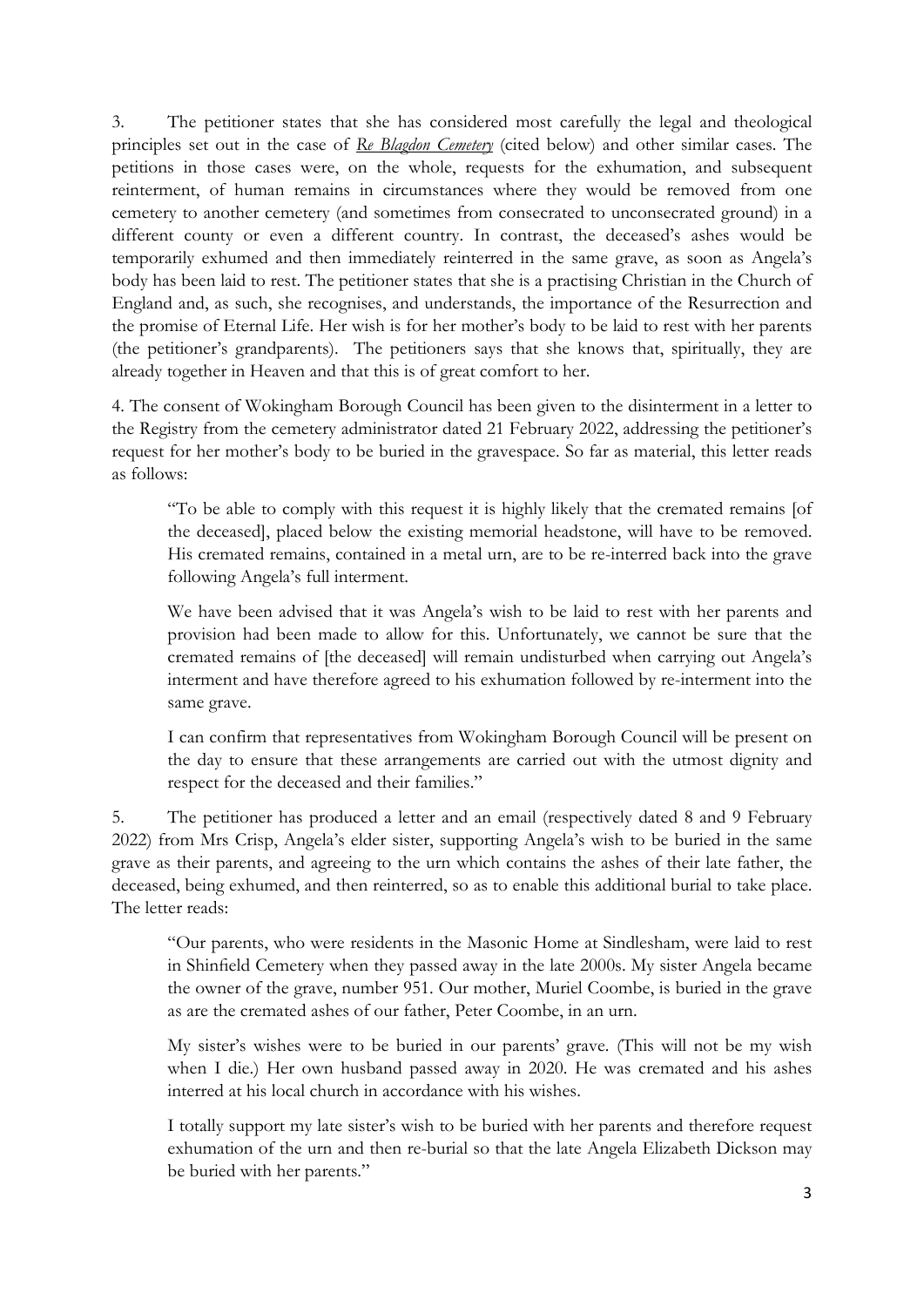6. I am satisfied that all the near relatives of the deceased who are still living consent to the proposed faculty being granted, and I therefore dispense with the giving of public notice under FJR 6.6 (3). Having regard to the overriding objective, I consider that it is expedient to determine this petition on consideration of written representations instead of by way of a hearing.

## *The applicable law*

7. The principles which the court has to apply when dealing with an application for an exhumation from consecrated ground are well known and were laid down by the Court of Arches in *Re Blagdon Cemetery* [2002] Fam 299. Last year, I reviewed some of the authorities that have followed on from that decision in my judgment (as the Chancellor of Blackburn) in *Re St Andrew, Leyland* [2021] ECC Bla 1, to which reference should be made for a fuller exposition of the law in this sensitive, and often emotionally charged, area. In summary, the court has a discretion to permit such an exhumation; but the presumption is that the burial of human remains in consecrated ground is permanent. This is the starting point when dealing with the discretion. The presumption arises from the Christian theological tradition that burial or, as here, the interment of cremated remains, is to be seen as the act of committing the mortal remains of the departed into the hands of God. Thus it is that the court can only depart from the principle of permanence if the petitioner, on whom the burden of proof lies, can establish, on the balance of probabilities, special circumstances which would allow an exception to that principle. The courts have helpfully identified certain factors which may assist in deciding whether exceptional circumstances exist which would enable the burden to be discharged so as to permit human or cremated remains to be exhumed. One such factor is whether there has been a mistake as to the place of burial, although it has also been said that a mere change of mind as to the place of burial on the part of the relatives, or others responsible for the interment, should not be treated as an acceptable ground for authorising exhumation. Another relevant factor is whether the proposed exhumation is to facilitate the re-interment of the remains in a family grave. This is something to be encouraged because family graves express family unity and are environmentally friendly in ensuring an economical use of land for interments.

8. In my judgment in *Re St Andrew, Leyland* [2021] ECC Bla 1, I explained (at paragraph 10) why I find it helpful to consider the decisions of consistory courts in earlier cases, not as precedents slavishly to be followed, or even as tramlines guiding my way forward, but as affording potentially helpful indications as to how the particular circumstances of other, similar, but not identical, cases have been viewed when considering whether it is right to make an exception to the principle of permanence. I reminded myself of the desirability of securing equality of treatment, so far as circumstances should permit, as between petitioners, and of treating similar cases in similar ways, avoiding over-fine distinctions; but also that, ultimately, the duty of this court is to determine whether the circumstances of the present case, properly considered and evaluated, are such as to justify making an exception to the presumption of the permanence of Christian burial.

9. In *Re Mitcham Road Cemetery, Croydon* [2021] ECC Swk 2, the petitioners had applied for the temporary exhumation of the cremated remains of their brother, Cedric, from their father's grave, so that their mother could be buried in the same grave. The brother's cremated remains would then be returned to the father's grave immediately after the mother's burial. Chancellor Petchey (in the Diocese of Southwark) granted a faculty permitting this. He explained that the petitioners had discovered that the position of the ashes within the grave obstructed the burial of their mother's remains. At paragraph 5, Chancellor Petchey said this: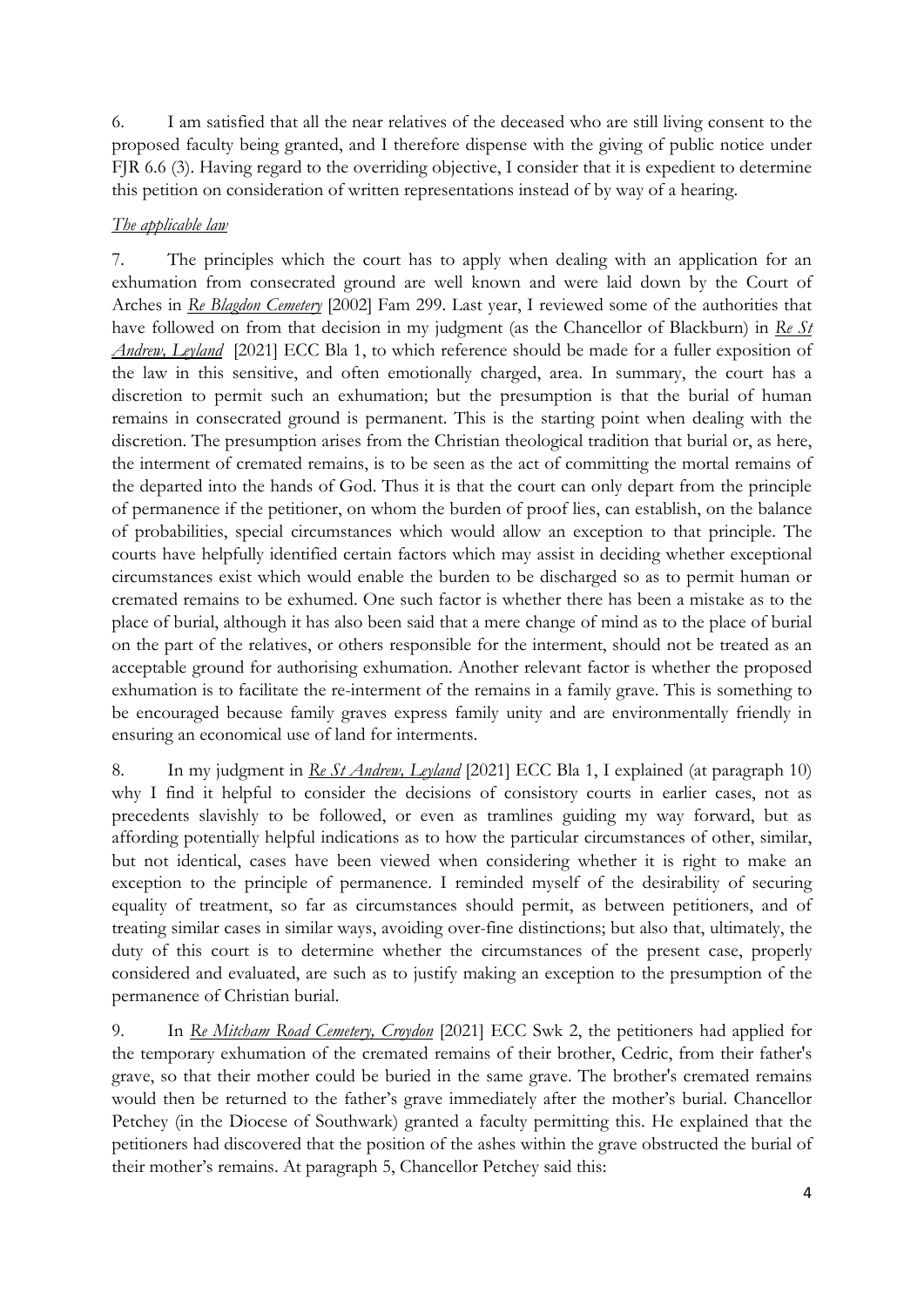"Permanence is the norm of Christian burial and permission for exhumation is granted only exceptionally. However this is a case where a mistake has occurred through no fault of the Petitioner or her family; I note moreover that Cedric's ashes are to be removed only temporarily before being returned to the same grave from which they are to be exhumed. I rather doubt in these circumstances if the rigour of the inhibition on exhumation has application. If exceptional circumstances are required, I hold that they exist and accordingly I direct that a faculty should issue."

10. In my judgments (in this Diocese) in *Re St Saviour's Cemetery, Hungerford* [2021] ECC Oxf 3 and *Re St Mary, Beenham Valence* [2022] ECC Oxf 4 I stated that I had no doubt that the approach of Chancellor Petchey involved a principled application of the law governing exhumation from consecrated ground which I should be prepared to follow. I share Chancellor Petchey's doubts as to whether, in such a case, the rigour of the inhibition on exhumation has any application; but if exceptional circumstances are required, they clearly exist in a case of temporary exhumation, with a view to facilitating a further burial, with the exhumed remains being returned immediately to the same grave from which they are to be exhumed. I followed this approach (in the Diocese of Blackburn) at paragraph 28 of my judgment in *Re St. Andrew, Longton* [2021] ECC Bla 6 (also cited as *Re Mather, Deceased*), where I added:

"I am not aware that it has ever been suggested that there is no requirement for an appropriate faculty in such a case, presumably because there is generally uncertainty about the precise location, and consequent degree of disturbance, of the existing cremated remains; but in such a case any necessary faculty should issue almost as a matter of course in order to further the Church's policy of favouring the creation of family graves."

That is particularly so in a case, such as the present, where, by mistake, the container enclosing the cremated remains has been buried at too shallow a depth to accommodate a second burial.

11. I therefore have no hesitation in granting a faculty permitting the temporary removal of the deceased's ashes to facilitate Angela's burial, on the basis that those ashes are immediately reinterred in the same grave. I do not consider that, by allowing this petition, any undesirable precedent will be, or will be at risk of being, created. For what it is worth, I also consider that the alternative test, formerly laid down and applied in *Re Christ Church, Alsager* [1999] Fam 142, of the existence of a good and proper reason for exhumation which most right-thinking members of the Anglican church would regard as acceptable, is also satisfied.

12. The cremated remains have been in the gravespace for only some 12 years; and, according to the cemetery administrator, they were buried there in a metal urn. She has expressed no concern that the deceased's ashes may be incapable of being removed in a reverent and respectful manner. From the very fact of the purchase of a double grave plot, it was clearly contemplated that the gravespace would have to be disturbed to accommodate any second burial.

#### *Conclusion*

13. For all these reasons, the court grants a faculty for the removal of the deceased's cremated remains from the gravespace in order to facilitate the burial of Angela's remains, and their immediate re-burial in the same gravespace. The removal and the re-burial are to be conducted with all due reverence, and in a decent and seemly manner, by a qualified funeral